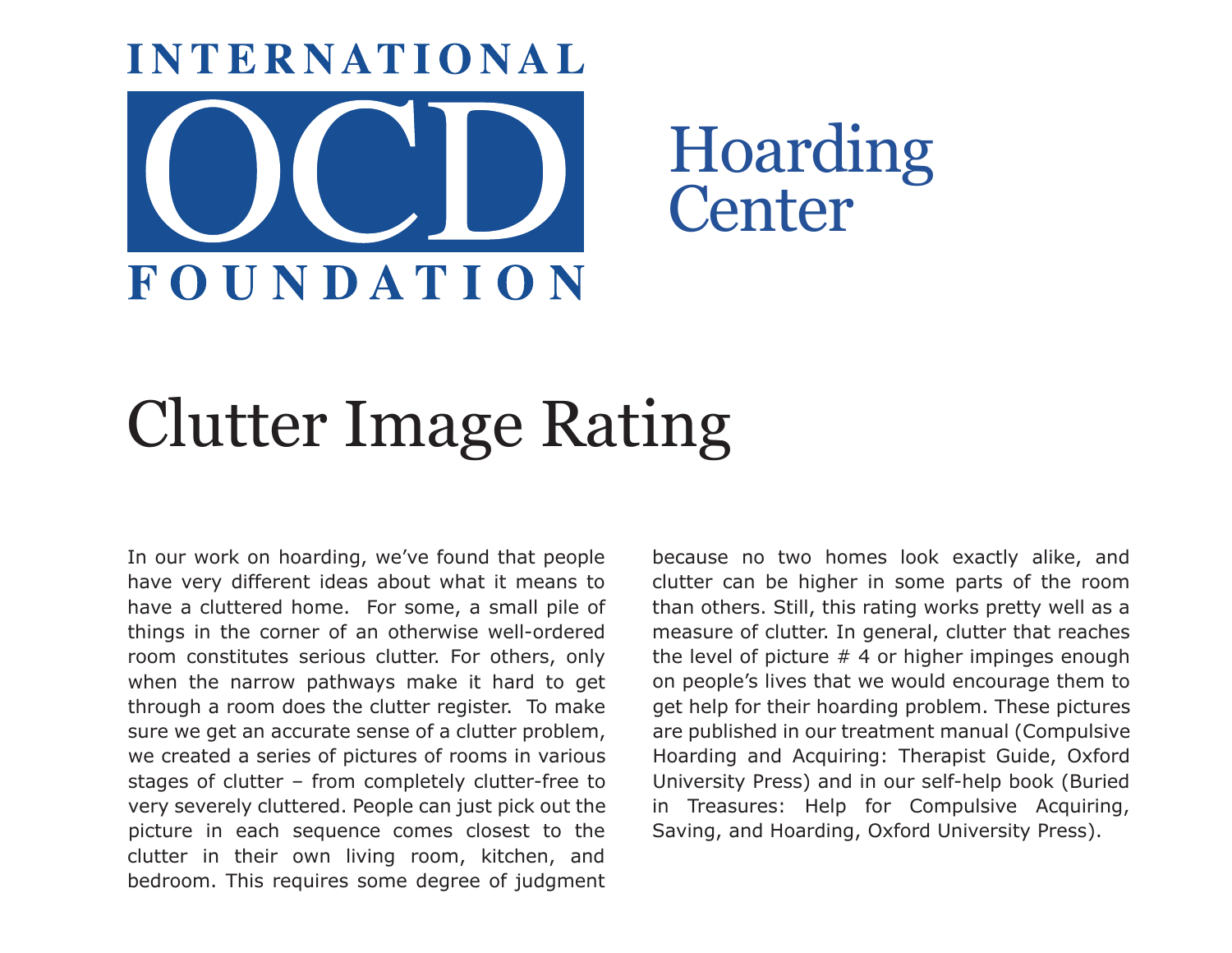## **Clutter Image Rating Scale: Kitchen**

Please select the photo below that most accurately reflects the amount of clutter in your room.





 $\overline{2}$ 



3













8

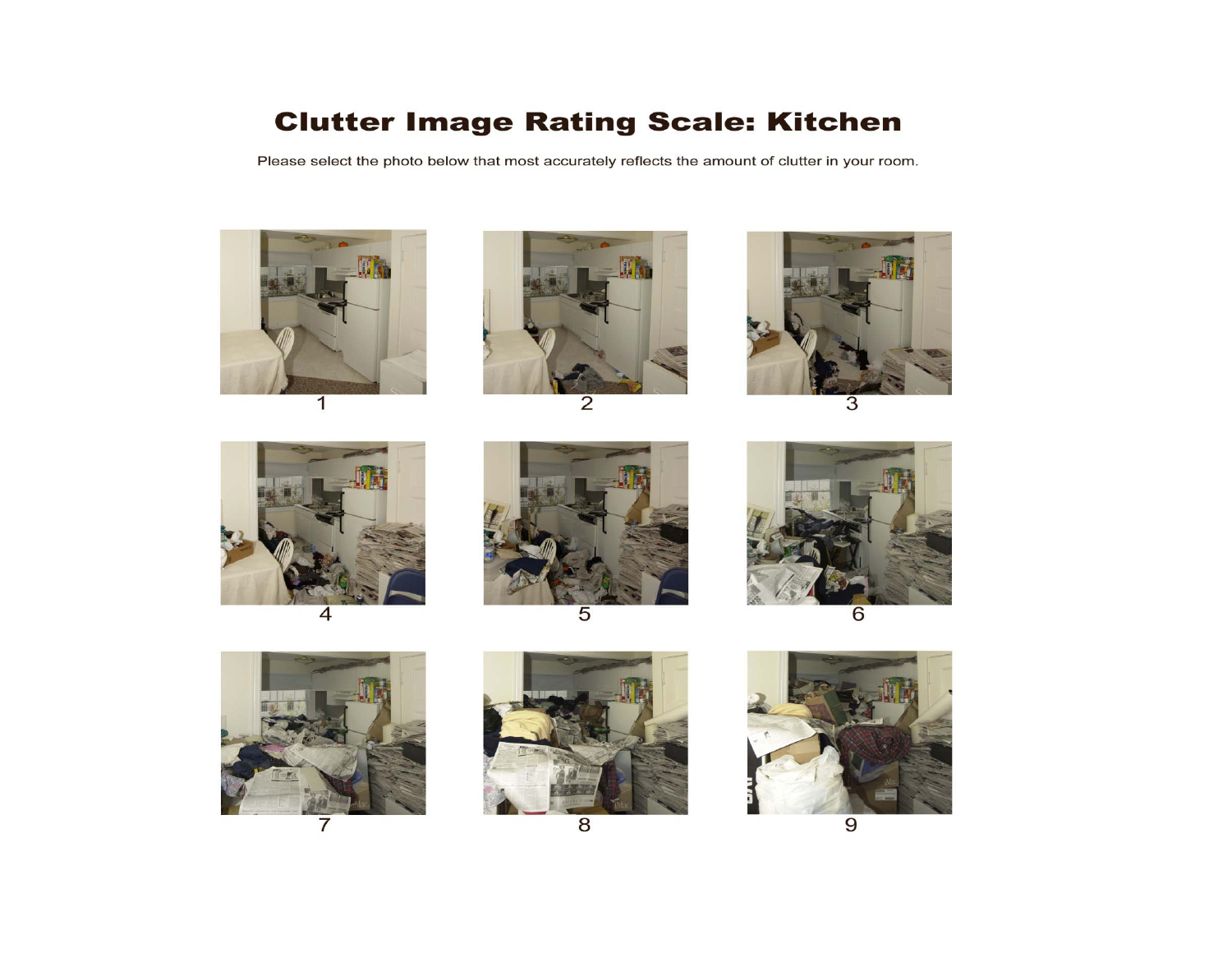## **Clutter Image Rating: Bedroom**<br>Please select the photo that most accurately reflects the amount of clutter in your room.